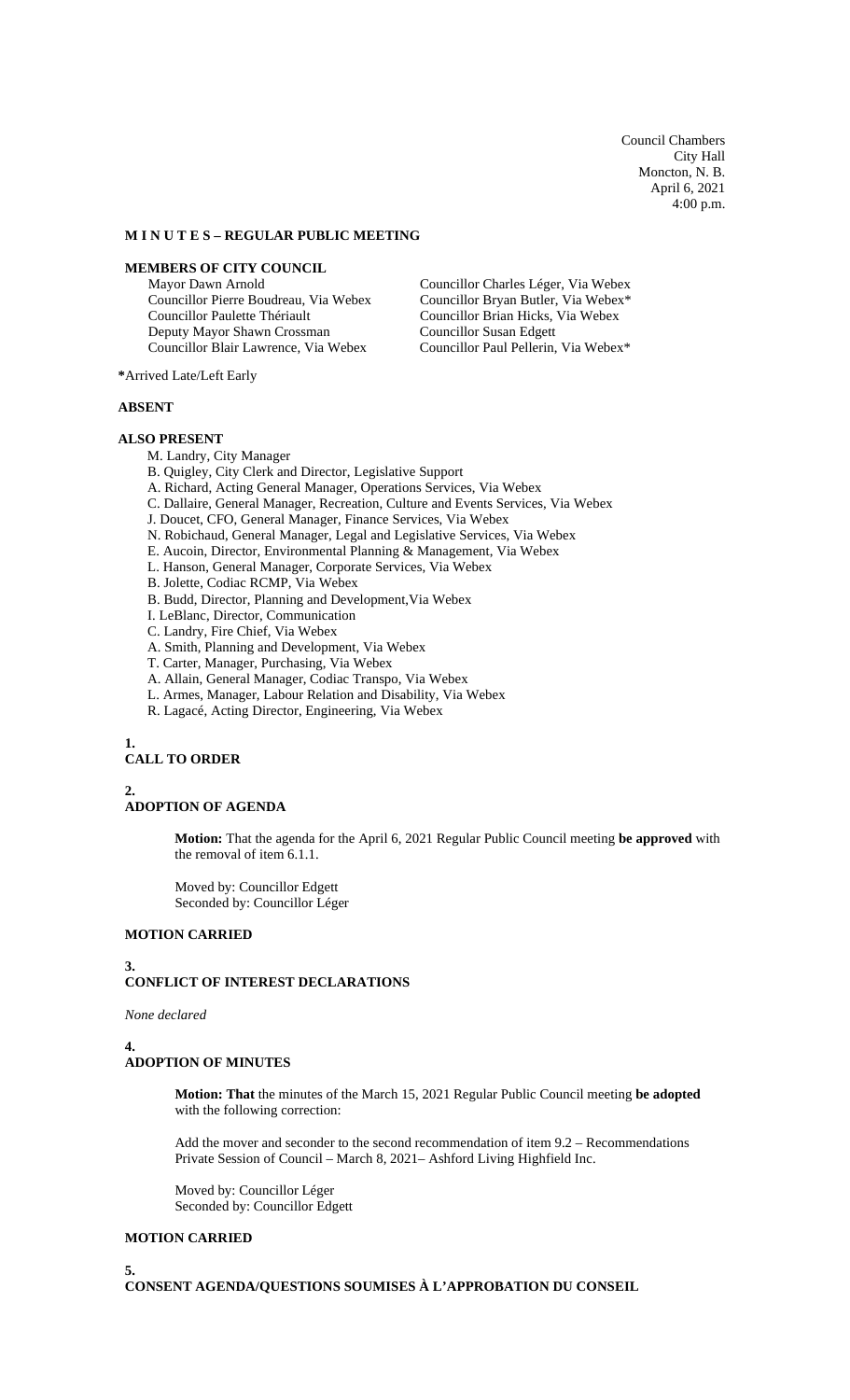# **PUBLIC AND ADMINISTRATION PRESENTATIONS**

## **6.1 PUBLIC PRESENTATIONS**

5 minutes

**6.**

6.1.1 **Presentation –** Equitable Policies and Playgrounds – Hafsah Mohammad *The applicant requested that the presentation be postponed to the April 19, 2021 meeting of City Council.*

#### **Other Presentation**

2 minutes

**Update Wage Claw Back** – Robert MacKay and Sister Auréa Cormier Mr. McKay thanked Council for inviting Common Front for Social Justice to present at the Social Inclusion and Poverty Committee and encouraged Council as a whole to vote in favour of the recommendation coming out of that meeting.

## **6.2 ADMINISTRATION PRESENTATIONS/EXPOSÉS DE L'ADMINISTRATION**  15 minutes

- 6.2.1 **Update** COVID-19 (Coronavirus) Marc Landry, City Manager; Conrad Landry, Fire Chief Mr. Landry advised Council that some City of Moncton employees have received their first dose of the vaccine. Chief Landry encouraged all citizens that can receive their vaccine, to do so.
- 6.2.2 **Update** RCMP Inspector Benoit Jolette, Codiac RCMP Inspector Jolette provided an overview of several drug related arrests on Thursday, April 1, 2021.

#### **7. PLANNING MATTERS**

7.1 Amendment to Zoning By-law Z220 – Residential Accessory Gardens and Food Production

Mr. Smith advised Council that the purpose of this item is to bring forward for consideration a text amendment to the City of Moncton's Zoning By-law Z-220 in order to provide increased clarity in allowing on-site food production (edible plants, herbs, plants which produce fruits or vegetables) as an option for required residential landscaping.

It was noted, the Urban Growth Development Department reviewed how other municipalities within Canada addressed this issue within their by-laws/zoning, and how they deal with the enforcement.

**Motion: That** Moncton City Council proceed with proposed amending By-law # Z-220.8 by:

- 1. Giving first reading of the By-law;
- 2. Requesting the views of the Planning Advisory Committee; and
- 3. Setting a public hearing for May 3, 2021 to consider objections.

Moved by: Councillor Edgett Seconded by: Councillor Thériault

*Councillor Pellerin entered the meeting at 4:27 p.m.*

A discussion ensued regarding allowing these structures/planting of vegetation in front yards and how this practice could impact on the tall grass/unsightly premises by-laws.

#### **MOTION CARRIED**

**8.**

## **STATEMENTS BY MEMBERS OF COUNCIL**

# **9.**

# **REPORTS AND RECOMMENDATIONS FROM COMMITTEES AND PRIVATE MEETINGS**

9.1 **Recommendation(s)** – Private Meeting – March 22, 2021

**Motion: That** Moncton City Council approve the tentative agreement with the Amalgamated Transit Union (ATU) Local 1290 subject to the approval of the ATU Local 1290 membership, and that the terms of this agreement be incorporated into a new collective agreement from September 1, 2019 to December 31, 2024 and further that Mayor and City Clerk be authorized to execute all necessary documents and affix the corporate seal of the City thereto.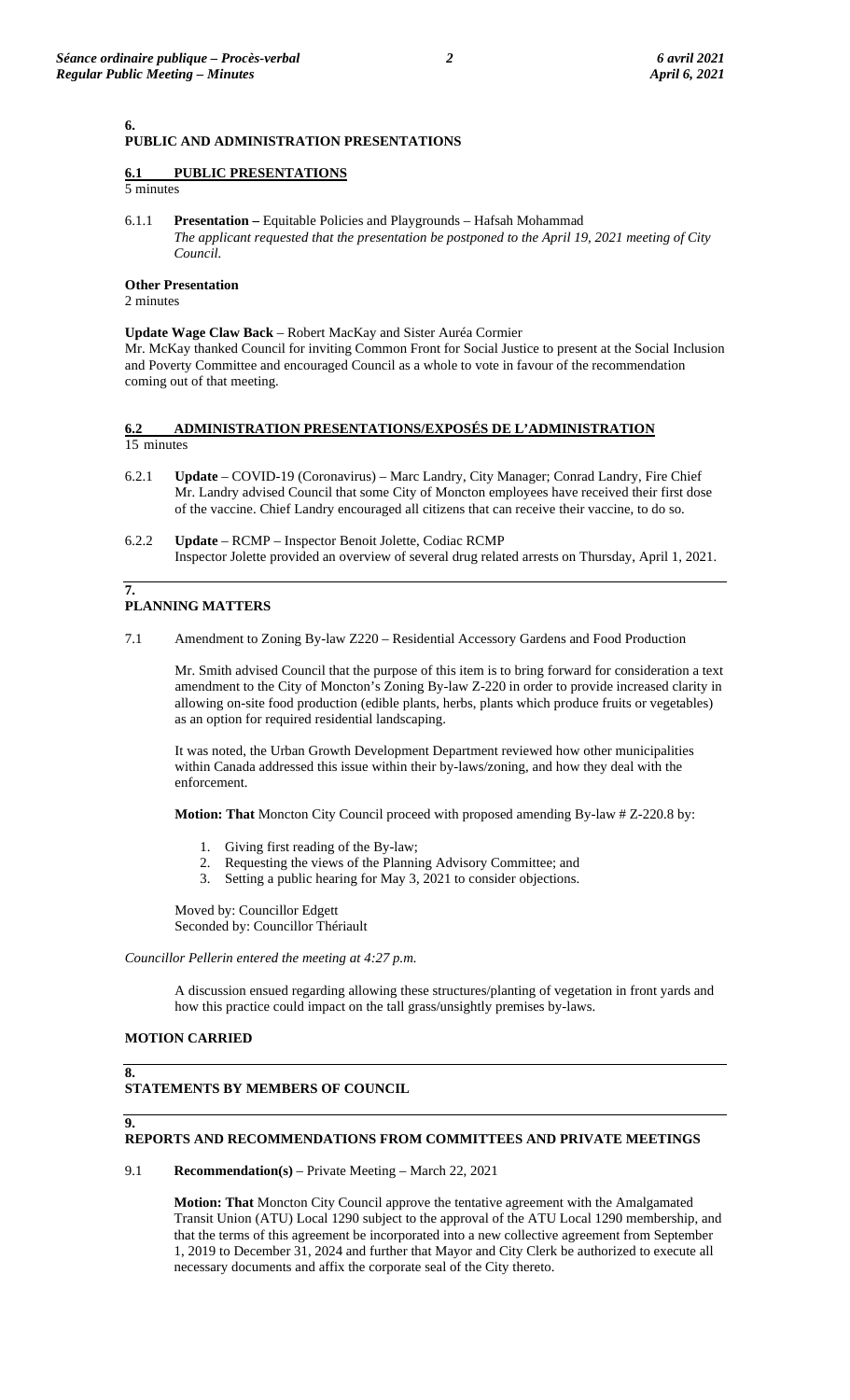Moved by: Councillor Léger Seconded by: Councillor Lawrence

## **MOTION CARRIED**

**Motion: That** City Council authorize the City to enter into an agreement with Rising Tide Community Initiatives communautaires Marée montante Inc. regarding the City funding and Canada Mortgage and Housing Corporation Rapid Housing Initiative funding it is to receive, and that the Mayor and City Clerk be authorized to execute all necessary documents and to affix the Corporate Seal thereto.

Moved by: Councillor Léger Seconded by: Councillor Lawrence

# **MOTION CARRIED**

9.2 **Recommendation(s)** – Committee of the Whole – March 22, 2021

**Motion: That** Moncton City Council approve the Funding Application Policy.

Moved by: Councillor Edgett Seconded by: Councillor Léger

*Councillor Butler entered the meeting at 4:38 p.m.*

# **MOTION CARRIED**

**Motion: That** Moncton City Council approve the allocation of additional funds of \$8,010,273 in the following manner:

- i) Fund Council's Rising Tide commitment of \$6,000,000 to be paid out in installments of \$2 million per year in 2021, 2022 and 2023.
	- a. Replenish the stabilization and strategic reserve used for first payment which was setup for special initiatives (i.e., environment, technology, social, active transportation and strategic projects)
- ii) Use remaining funds to fund post-COVID initiatives that were not funded in our 2021 budget based on the early arrival of the vaccine in areas such as events, students, transportation, and security. These items will be communicated to Council as they come up and the impact is known.
- iii) Apply remaining dollars to fund capital projects rather than borrowing for these projects.

Moved by: Councillor Léger Seconded by: Councillor Lawrence

## **MOTION CARRIED**

9.3 **Recommendation(s)** – Poverty and Social Inclusion Committee – March 23, 2021

That a letter of support to the Common Front for Social Justice be forwarded to the Province of New Brunswick in support of their request for an amendment to the Family Income Security Act – NB, specifically Regulation 95-61, Article 8 (2)(i) & (ii), enabling the first \$500 per month earned by recipients of social assistance with employment, be exempt from claw backs, thus allowing them to keep 30% of any earnings in excess of \$500 a month until (together with their income assistance and their wages) they gradually reach the poverty line.

Moved by: Councillor Léger Seconded by: Councillor Edgett

# **MOTION CARRIED**

## **10.**

# **REPORTS FROM ADMINISTRATION**

10.1 2020 Financial Statement Audit Presentation

Mr. Carey Blair presented an overview of the City of Moncton's 2020 Financial Statement Audit Presentation.

Executive Summary: There have been no significant changes regarding to the City's from the Audit planning Report.

New in 2020: Area of Impact:

• Company's internal control over financial reporting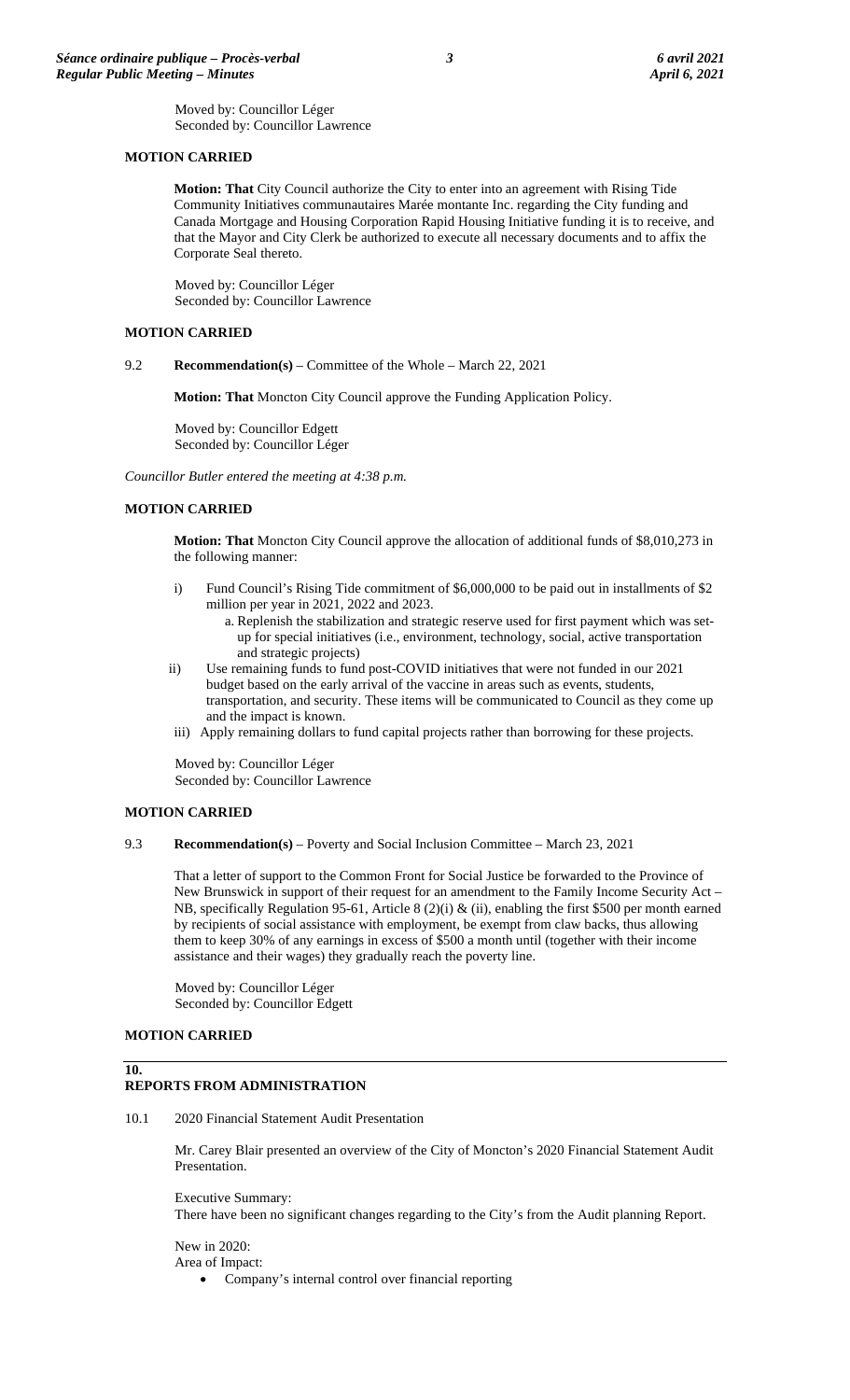- Risk Assessment
- Working remotely
- Direction and supervision of the audit

New auditing standards: The following new auditing standards that are effective for the current year had an impact on our audit.

• CAS 540, auditing, accounting estimates and related disclosures

**Audit risks and results** – estimates with significant risk

- **Asset / liability** Accrued pension asset \$32,146
	- Other post-employment benefits liability \$11,929

#### **Audit risks and results – other areas of focus:**

Significant financial reporting risk – Auditors have not identified any specific additional risk of management override relating to the audit.

**Motion: That** Moncton City Council approve the 2020 Audited Consolidated Financial Statements.

Moved by: Councillor Léger Seconded by: Councillor Butler

## **MOTION CARRIED**

#### 10.2 **City Contract W21D 05DC** – Street Resurfacing No.1

**Motion: That** City Contract No. W21D 05DC, Street Resurfacing No. 1, be awarded to Classic Construction (2012) Ltd. in the amount of \$1,837,182.50 including HST (\$1,666,020.90 net HST), and that the budget for the project be set at \$1,840,000.00 including net HST, engineering and contingency.

It is also recommended that a contract be drafted, and that the Mayor and City Clerk be authorized to sign said contract and affix the Corporate Seal of the City of Moncton.

Moved by: Councillor Lawrence Seconded by: Councillor Léger

Councillor Léger requested administration review, and discuss with the Province, all work and improvements required on the various roads leading into Moncton (e.g., Salisbury Rd., Irishtown Rd., possibly Mapleton) and report back to Council. Mr. Landry advised that this request would be added to the report sent to the Province regarding Designated Highways.

## **MOTION CARRIED**

10.3 **City Contract W21D 05BC** – Street Reconstruction No. 2 – Street affected Hennessey

**Motion: That** City Contract No. W21D 05BC, Street Reconstruction No. 2, be awarded to Fram Enterprises Inc. in the amount of \$5,018,801.25 including HST (\$4,551,223.54 net HST), and that the budget for the project be set at \$5,125,00,000 including net HST, engineering, purchase of property parcels, NB Power costs and contingency.

It is also recommended that a contract be drafted, and that the Mayor and City Clerk be authorized to sign said contract and affix the Corporate Seal of the City of Moncton.

Moved by: Councillor Edgett Seconded by: Councillor Pellerin

## **MOTION CARRIED**

#### 10.4 **City Contract W21H 07XB** – Traffic Signals & Intersection Improvement

**Motion: That** City Contract No. W21H 07XB, Traffic Signals and Intersection Improvements, be awarded to Modern Construction (1983) Limited in the amount of \$1,156,985.68 including HST (\$1,049,194.85 net HST), and that the budget for the project be set at \$1,425,000 including net HST, engineering, contingency and the purchase of the traffic signals.

It is also recommended that a contract be drafted, and that the Mayor and City Clerk be authorized to sign said contract and affix the Corporate Seal of the City of Moncton.

Moved by: Deputy Mayor Crossman Seconded by: Councillor Edgett

#### **MOTION CARRIED**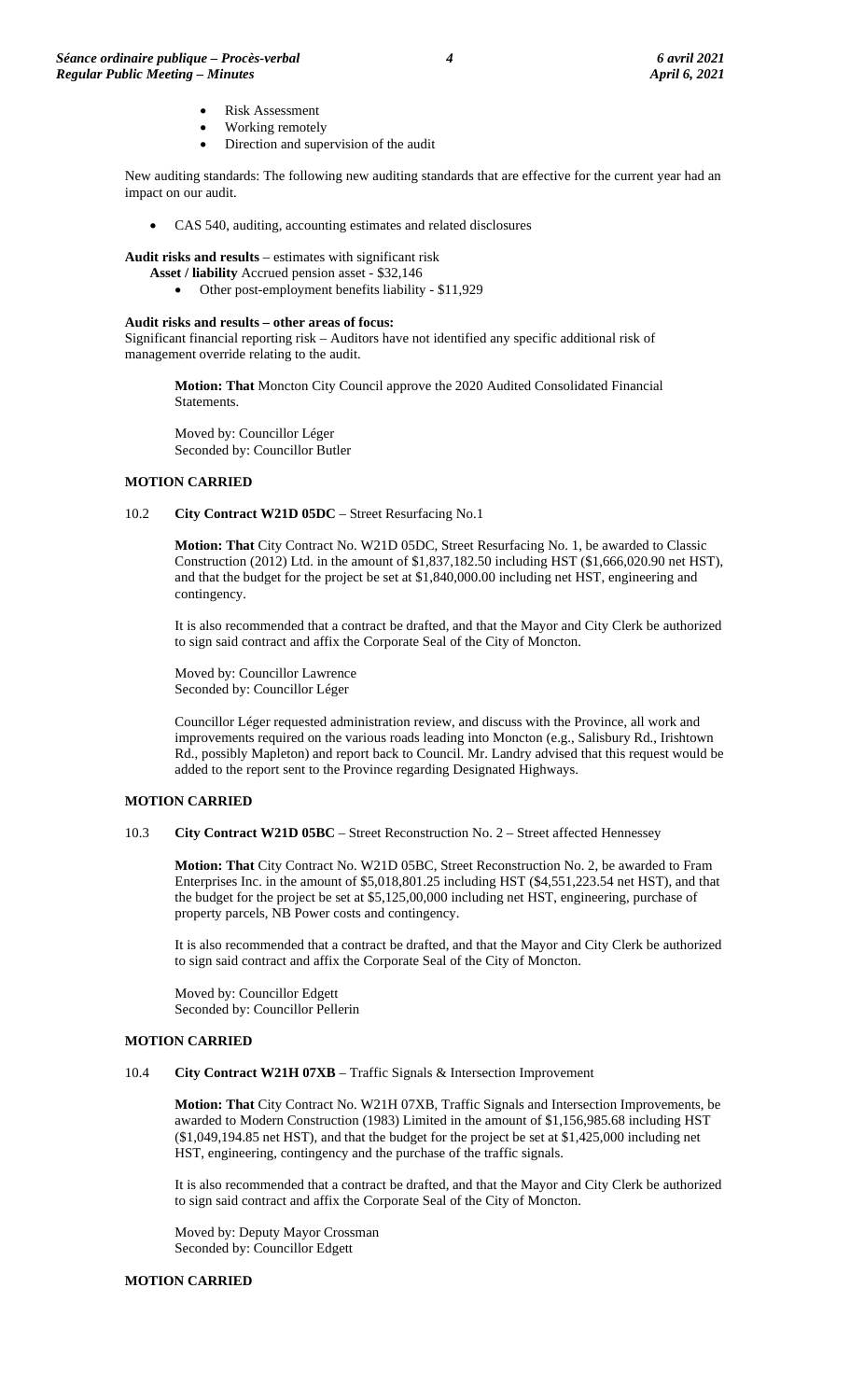## 10.5 **Tender TCS21-005** – Landscape Construction Services – Panacadie Boardwalk and Trail

**Motion: That** Moncton City Council approve the award of Tender #TCS21-005 – Landscape Construction Services – Panacadie Boardwalk and Trail, to the lowest bidder meeting the Terms and Conditions and Specifications set out in the Tender, being J. K. Fraser & Son Ltd., for the Revised Total Tendered Price of price of \$1,211,455.45, which includes a ten percent (10%) Contingency Allowance and H.S.T. @ 15%, and that the Mayor and City Clerk be authorized to sign an agreement with J. K. Fraser & Son Ltd., and affix the Corporate Seal of the City of Moncton thereto.

Moved by: Councillor Boudreau Seconded by: Deputy Mayor Crossman

## **MOTION CARRIED**

10.6 **Tender TCS21-007** – Patching of Asphalt Concrete Pavement – Zone A– Various Streets

**Motion: That** Moncton City Council approve Administration's recommendation to award Tender #TCS21-007 – Asphalt Concrete Pavement – Zone A to the lowest Bidder meeting the Terms and Conditions and Specifications set out in the Tender, being Von Industries Ltd., for the Total Tendered Price of \$639,768.00, including H.S.T. @15%.

Moved by: Councillor Butler Seconded by: Councillor Edgett

#### **MOTION CARRIED**

10.7 **Tender TCS21-008** – Patching of Asphalt Concrete Pavement – Zone B – Various Streets

**Motion: That** Moncton City Council approve Administration's recommendation to award Tender #TCS21-008 – Asphalt Concrete Pavement – Zone B to the lowest Bidder meeting the Terms and Conditions and Specifications set out in the Tender, being MacArthur's Paving & Construction Co. Inc., for the Total Tendered Price of \$717,761.00, including H.S.T. @15%.

Moved by: Councillor Léger Seconded by: Councillor Crossman

# **MOTION CARRIED**

10.8 **Tender TC21-009** – Utility Cuts

**Motion: That** Moncton City Council approve Administration's recommendation to award Tender #TCS21-009 – Utility Cuts to the lowest Bidder meeting the Terms and Conditions and Specifications set out in the Tender, being Grey Rock Materials Inc., for the Total Tendered Price of \$197,397.50, including H.S.T. @15%.

Moved by: Councillor Edgett Seconded by: Councillor Léger

## **MOTION CARRIED**

10.9 **By-Law Amendment** – By-law L-519 Sidewalk Cafe

**Motion: That** Moncton City Council give first reading to By-Law # L-519.1, being a By-law in Amendment of By-law #L-519, to enable the City of Moncton to extend the Sidewalk Café start date to no earlier than April 16.

That Moncton City Council approves waiving the Sidewalk Café fees for the 2021 season.

Moved by: Councillor Boudreau Seconded by: Councillor Butler

## **MOTION CARRIED**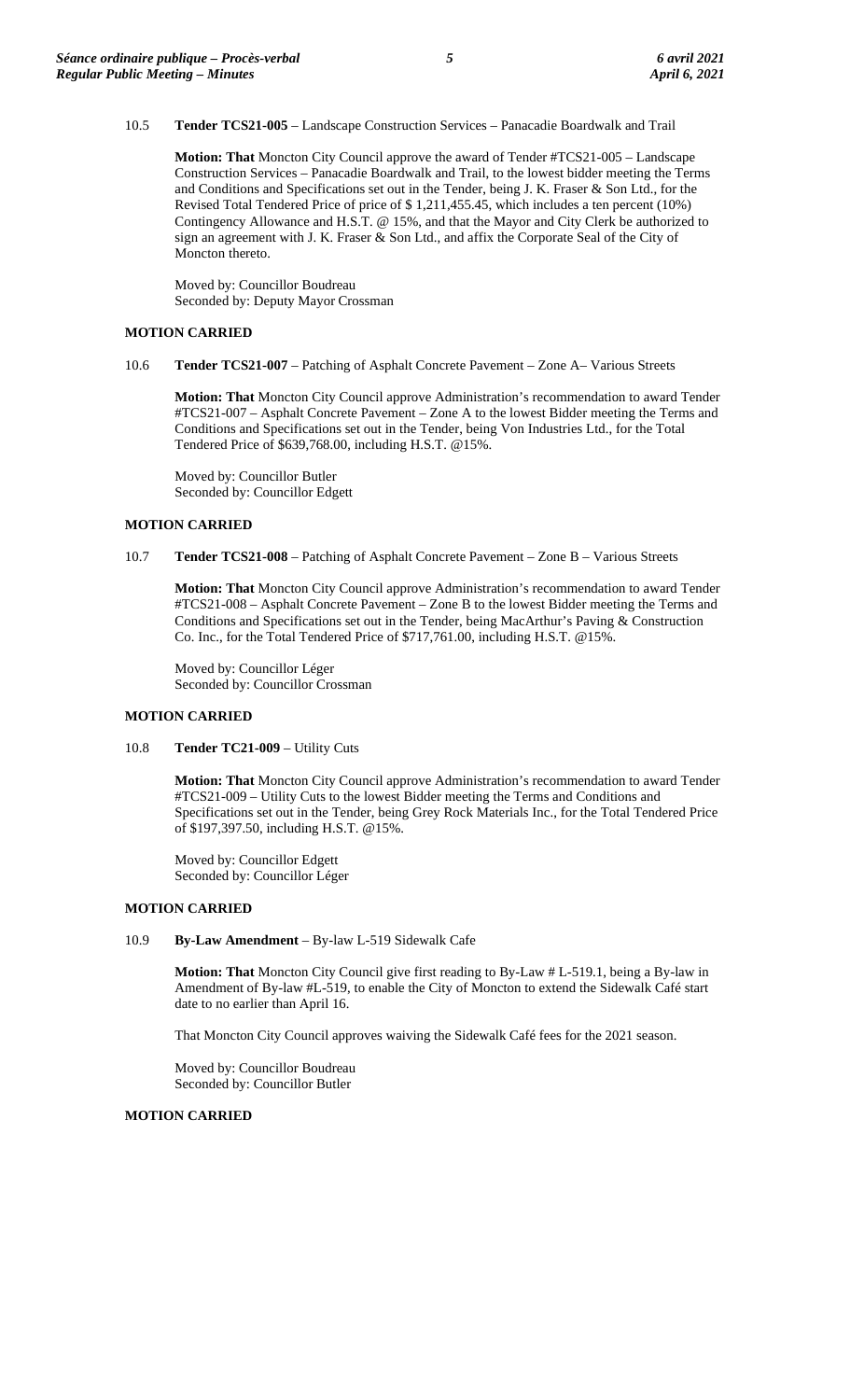#### **11. READING OF BY-LAWS**

11.1 **A By Law** in Amendment of a By-Law Respecting Sidewalk Cafés in The City of Moncton– *First Reading – Subject to approval of item 10.9*

*First Reading only*

11.2 **A By Law** in Amendment of the City of Moncton Zoning By-Law, being By-Law Z-220.8 – **First Reading** *– Subject to approval of item 7.1*

*First Reading only*

11.3 **A By-Law** in Amendment of a By-Law Relating to the Prevention of Excessive Noises in the City of Moncton, being By-Law H-102.4 – *Second and Third Readings*

**Motion: That** 2<sup>nd</sup> reading be given to By-Law H-102.4.

Moved Councillor Léger Seconded by Councillor Butler

## **MOTION CARRIED**

*The Clerk gave 2nd reading to the By-Law H-102.4*

Motion: That 3<sup>rd</sup> reading be given and that By-law H-102.4 Ordained and Passed and the Mayor and City Clerk be authorized to sign same and affix the Corporate Seal of the City of Moncton thereto.

Moved by: Councillor Boudreau Seconded by: Councillor Butler

## **MOTION CARRIED**

*The Clerk gave 3rd reading to the By-Law H-102.4*

11.4 **A By-Law** Respecting the Provision of Police Protection Service in the City of Moncton, being By-Law H-1221 – *Second and Third Readings*

**Motion: That** 2nd reading be given to By-Law H-1221

Moved Councillor Léger Seconded by Councillor Edgett

## **MOTION CARRIED**

*The Clerk gave 2nd reading to the By-Law H-1221*

**Motion: That** 3rd reading be given and that By-law H-1221 Ordained and Passed and the Mayor and City Clerk be authorized to sign same and affix the Corporate Seal of the City of Moncton thereto.

Moved by: Councillor Léger Seconded by: Councillor Edgett

#### **MOTION CARRIED**

*The Clerk gave 3rd reading to the By-Law H-1221*

**12.**

## **NOTICES MOTIONS AND RESOLUTIONS/ AVIS DE MOTIONS ET RÉSOLUTIONS**

12.1 **Resolution** – Summons Clerk – Nathalie Landry

WHEREAS by virtue of subsection 150(1) of the Local Governance Act of New Brunswick, Council may designate the City Clerk or any person, in whose name proceedings for an offence under a by-law, including but not limited to Informations, may be laid or commenced;

NOW THEREFORE BE IT RESOLVED THAT Natalie Landry is hereby designated by Council as a person in whose name Informations, and any other proceedings, may be laid or commenced, for an offence under a by-law.

Moved by: Councillor Edgett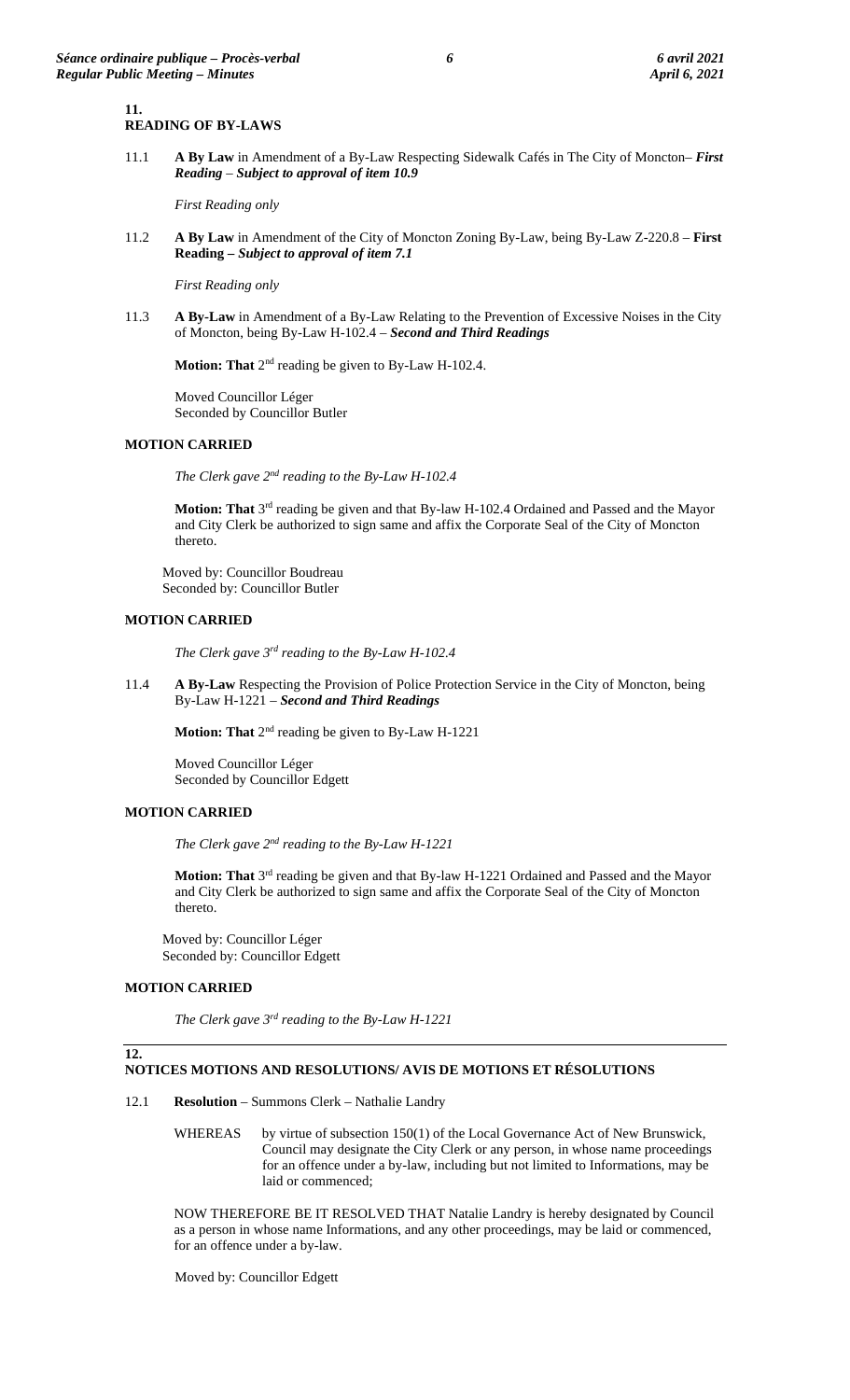Seconded by: Deputy Mayor Crossman

#### **MOTION CARRIED**

12.2 **Resolution** – By-Law Officer

WHEREAS by virtue of the Local Governance Act, S.N.B. 2017, c. 18, and all applicable regulations adopted under it, and the Police Act, S.N.B., 1977, c. P-9.2, Council may appoint by-law enforcement officers for the local government, and a by-law enforcement officer has the powers and immunities of a police officer for the purposes of enforcing the by-laws of the municipality for which he or she is appointed as are stipulated in the appointment, but has in no other regard the powers or immunities of a police officer;

#### **INSPECTIONS**

AND WHEREAS by virtue of Section 133 of the Community Planning Act, S.N.B. 2017, c. 19, Council may authorize any person to enter at all reasonable times any land, building or premises, subject to the requirements of said Section 133;

AND WHEREAS by virtue of Section 144 of the Local Governance Act, if the Local Governance Act, any other Act or a by-law of Council authorizes an inspection or requires anything to be inspected by a local government, a by-law enforcement officer may, after giving reasonable notice to the owner or occupant of the land, building or other structure, inter alia, enter the land, building or other structure at any reasonable time, and carry out the inspection;

PROCEEDINGS, APPLICATIONS, ORDERS AND NOTICES

AND WHEREAS by virtue of Subsection 150(1) of the Local Governance Act, Council may designate any person in whose name proceedings for an offence under a bylaw, including but not limited to Informations, may be laid or commenced;

- AND WHEREAS by virtue of the Local Governance Act and any other Act or a by-law of Council, a by-law enforcement officer may be authorized by Council to issue Notices, Orders and Demands and any other similar documents, as prescribed by and provided for in the Local Governance Act and any other Act or a by-law of Council;
- AND WHEREAS by virtue of Section 139 of the Community Planning Act, Council may designate any person in whose name proceedings for an offence under the Community Planning Act, including but not limited to Informations, may be laid or commenced;
- AND WHEREAS by virtue of Section 134 of the Community Planning Act, Council may duly authorize a person to issue Orders under the said Section 134 of the Community Planning Act;
- AND WHEREAS by virtue of Subsection 135(1) of the Community Planning Act, Council may designate a person for the purposes of making an application to The Court of Queen's Bench of New Brunswick or a judge of that court for any of the orders described in Subsection 135(2) of the said Community Planning Act.

NOW THEREFORE BE IT RESOLVED THAT Charles LeBlanc be appointed By-Law Enforcement Officers for the City of Moncton, and that they be authorized to enforce any by-law, or any applicable Act and regulation, and any amendments thereto;

BE IT FURTHER RESOLVED THAT Charles LeBlanc be authorized to carry out any inspection, enter any land, building, premises, other structure and dwelling or dwelling unit, and take any such action, exercise such power and perform such duty as they may deem necessary, and as may be set out in any by-law, or any applicable Act and regulation, and any amendments thereto, to enforce any provisions of any by-law, and any applicable Act and regulation, and any amendments thereto; and,

BE IT FURTHER RESOLVED THAT Charles LeBlanc be authorized to act for and on Council's behalf, and are hereby designated and authorized as persons in whose name Informations, and any other proceedings, may be laid or commenced for an offence under any by-law, or any applicable Act and regulation pursuant to the sections noted in the Acts referenced above; and designated and authorized to and designated and authorised to issue Notices, Orders and Demands and any other similar documents, as prescribed by and provided for in the Local Governance Act and any other Act or a by-law of Council; and designated and authorized to issue Orders by virtue of Section 134 of the Community Planning Act; and designated and authorized to make applications to The Court of Queen's Bench of New Brunswick or a judge of that court by virtue of Section 135 of the Community Planning Act.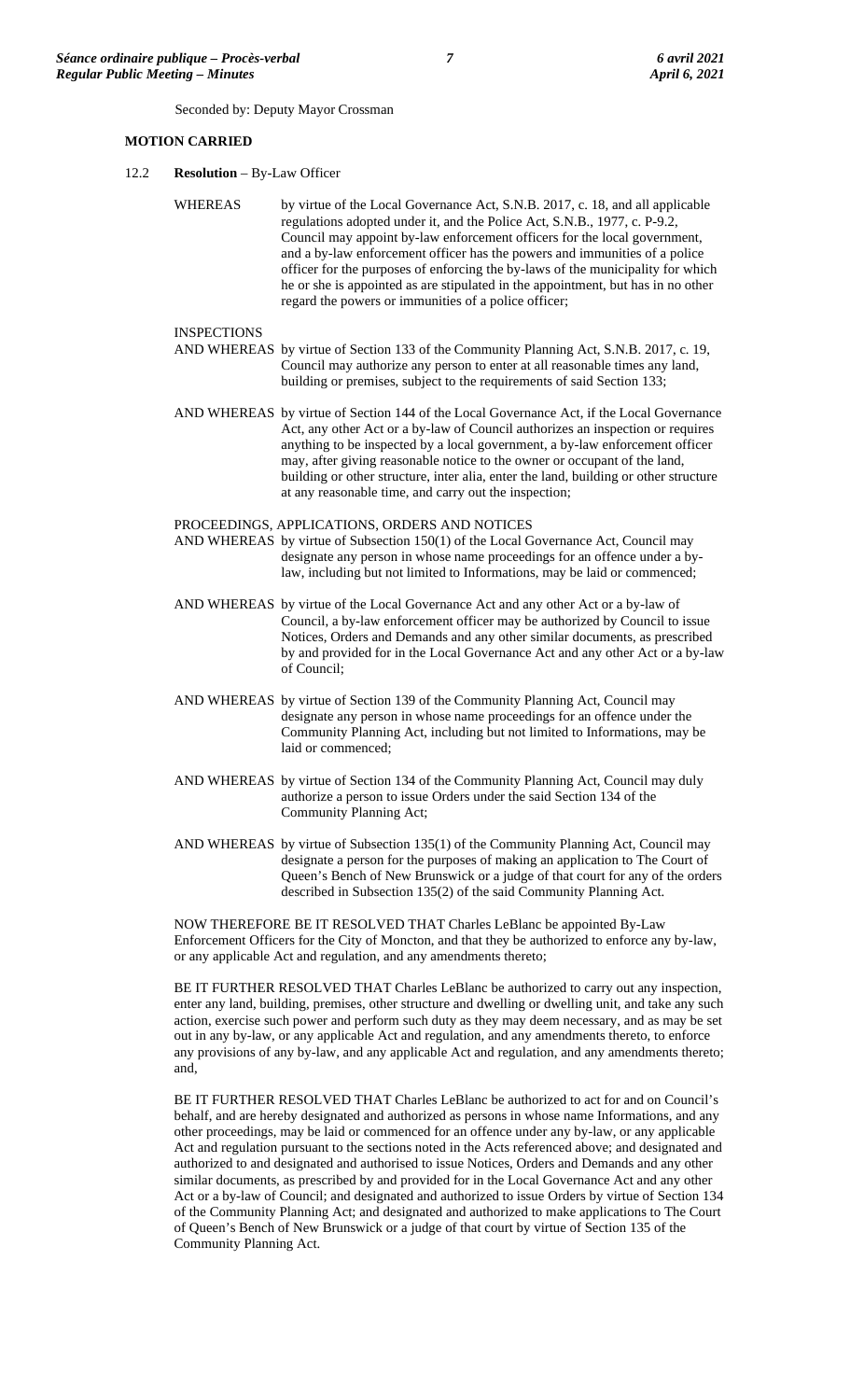Moved by: Councillor Léger Seconded by: Councillor Butler

### **MOTION CARRIED**

12.3 **Resolution** – By-Law Officer

WHEREAS by virtue of the Local Governance Act, S.N.B. 2017, c. 18, and all applicable regulations adopted under it, and the Police Act, S.N.B., 1977, c. P-9.2, Council may appoint by-law enforcement officers for the local government, and a by-law enforcement officer has the powers and immunities of a police officer for the purposes of enforcing the by-laws of the municipality for which he or she is appointed as are stipulated in the appointment, but has in no other regard the powers or immunities of a police officer;

INSPECTIONS<br>AND WHEREAS by virtue of Section 144 of the Local Governance Act, if the Local Governance Act, any other Act or a by-law of Council authorizes an inspection or requires anything to be inspected by a local government, a bylaw enforcement officer may, after giving reasonable notice to the owner or occupant of the land, building or other structure, inter alia, enter the land, building or other structure at any reasonable time, and carry out the inspection;

# PROCEEDINGS, ORDERS AND NOTICES<br>AND WHEREAS by virtue of Subsection

by virtue of Subsection  $150(1)$  of the Local Governance Act, Council may designate any person in whose name proceedings for an offence under a bylaw, including but not limited to Informations, may be laid or commenced;

AND WHEREAS by virtue of the Local Governance Act and any other Act or a by-law of Council, a by-law enforcement officer may be authorized by Council to issue Notices, Orders and Demands and any other similar documents, as prescribed by and provided for in the Local Governance Act and any other Act or a bylaw of Council;

NOW THEREFORE BE IT RESOLVED THAT Zachery Creese, Patrick Papineau, Ashley Venieris, Justin Brun, Tyler Olesen, Olivier Hunt and Dominic Hebert be appointed By-Law Enforcement Officers for the City of Moncton, and that they be authorized to enforce any by-law, or any applicable Act and regulation, and any amendments thereto;

BE IT FURTHER RESOLVED THAT Zachery Creese, Patrick Papineau, Ashley Venieris, Justin Brun, Tyler Olesen, Olivier Hunt and Dominic Hebert be authorized to carry out any inspection, enter any land, building, premises, other structure and dwelling or dwelling unit, and take any such action, exercise such power and perform such duty as they may deem necessary, and as may be set out in any by-law, or any applicable Act and regulation, and any amendments thereto, to enforce any provisions of any by-law, and any applicable Act and regulation, and any amendments thereto; and,

BE IT FURTHER RESOLVED THAT Zachery Creese, Patrick Papineau, Ashley Venieris, Justin Brun, Tyler Olesen, Olivier Hunt and Dominic Hebert be authorized to act for and on Council's behalf, and are hereby designated and authorized as persons in whose name Informations, and any other proceedings, may be laid or commenced for an offence under any by-law, or any applicable Act and regulation pursuant to the sections noted in the Acts referenced above; and designated and authorized to issue Notices, Orders and Demands and any other similar documents, as prescribed by and provided for in the Local Governance Act and any other Act or a by-law of Council.

Moved by: Councillor Butler Seconded by: Councillor Edgett

## **MOTION CARRIED**

- 12.4 **Resolution** Heritage Conservation Inspector
	- WHEREAS by virtue of Paragraph 74(2) (b) of the Heritage Conservation Act, S.N.B. 2010, c. H-4.05, Council may appoint an inspector for the purposes of assisting Council or the Heritage Conservation Board in carrying out its duties and to ensure compliance with the provisions of this Act that are within Council's jurisdiction;
	- WHEREAS by virtue of Subsection 75(2) of the Heritage Conservation Act, Council shall issue to an inspector a certificate of appointment bearing the signature of the clerk of the municipality;

INSPECTIONS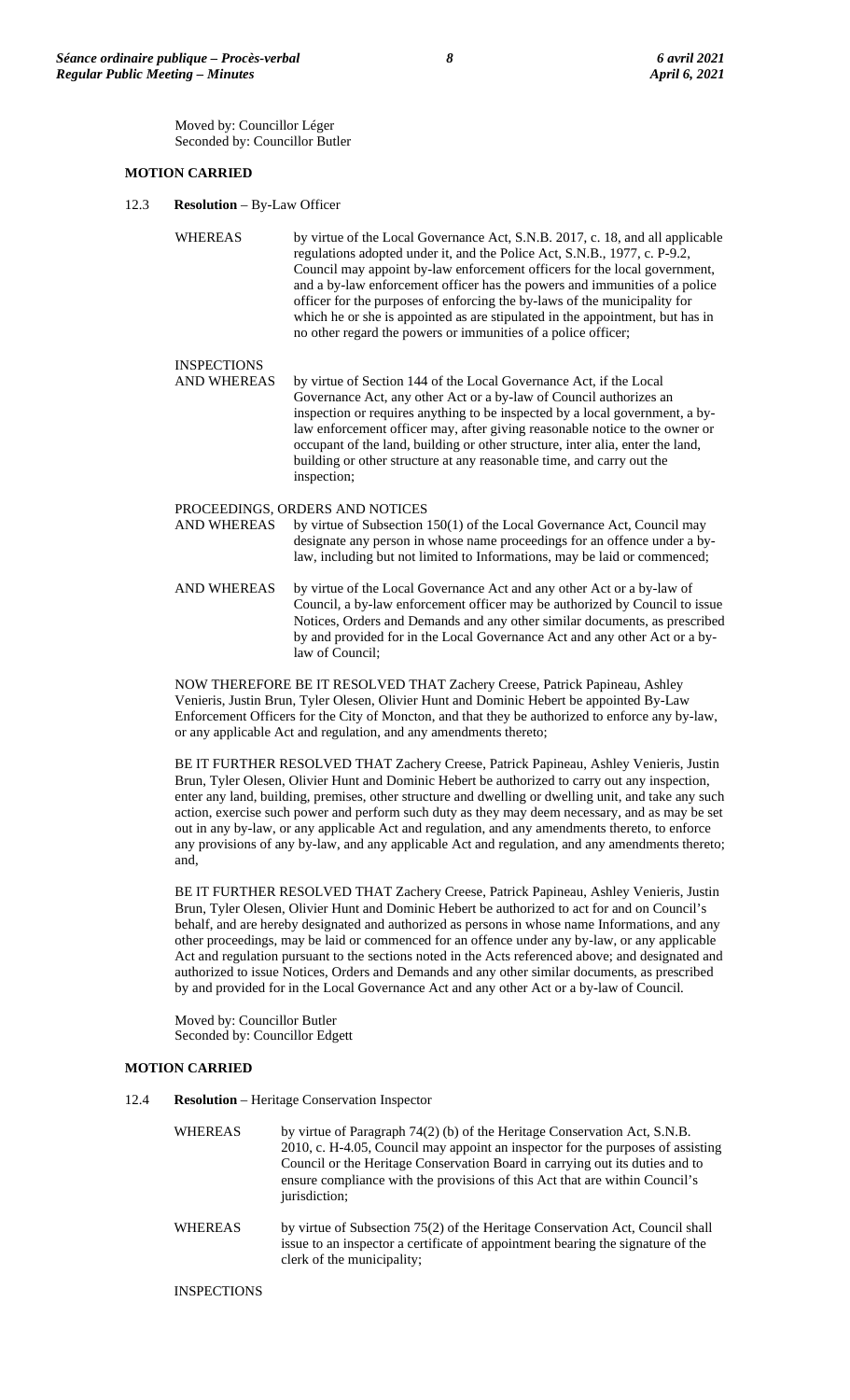AND WHEREAS by virtue of Section 77 of the Heritage Conservation Act, any person named by Council as an inspector may enter any place at any reasonable time, as provided for and subject to the requirements of said Section 77;

ORDERS, PROCEEDINGS AND APPLICATIONS

- AND WHEREAS by virtue of Subsections 83(2) and 83(3) of the Heritage Conservation Act, Council may duly authorize a person to issue Orders to cease activity under the said Subsections 83(2) and 83(3) of the Heritage Conservation Act;
- AND WHEREAS by virtue of Subsection 89(1) of the Heritage Conservation Act, Council may name a person for the purposes of making an application to the Court for any of the orders described in Subsection 89(2) of the said Heritage Conservation Act.

NOW THEREFORE BE IT RESOLVED THAT Charles LeBlanc be appointed inspector for the City of Moncton, by virtue of Paragraph 74(2) (b) of the Heritage Conservation Act, and that he be authorized to enforce any applicable by-law, Act, regulation, and amendments thereto; and by virtue of Subsection 75(2) of the Heritage Conservation Act that certificates of appointment of inspector bearing the signature of the clerk of the municipality be issued to him;

BE IT FURTHER RESOLVED THAT Charles LeBlanc be authorized to carry out any inspection, enter any land, building, premises, other structure and dwelling or dwelling unit, and take any such action, exercise such power and perform such duty as he may deem necessary, and as may be set out in any applicable by-law, Act and regulation, or any amendments thereto, to enforce any provisions of any applicable by-law, Act, regulation, or any amendments thereto; and,

BE IT FURTHER RESOLVED THAT Charles LeBlanc be authorized to act for and on Council's behalf, and is hereby designated and authorized as persons in whose name Informations, and any other proceedings, may be laid or commenced for an offence under any by-law, or any applicable Act and regulation pursuant to the sections noted in the Acts referenced above; and designated and authorized to issue Orders to cease activity by virtue of Subsections 83(2) and 83(3) of the Heritage Conservation Act; and designated and authorized to make applications to the Court by virtue of Section Subsection 89(1) of the Heritage Conservation Act.

Moved by: Councillor Thériault Seconded by: Councillor Lawrence

#### **MOTION CARRIED**

#### **13.**

# **APPOINTMENTS TO COMMITTEES/ NOMINATIONS À DES COMITÉS**

**Motion: That** the following appointments **be approved** :

#### **3+ Corporation**

- Firas Alhariri
- Catherine Black
- Natasha Ostaff
- Maura McKinnon

#### Cultural Board

- Tony Delgado
- Camelia Radu
- Mourad Badirou
- Éric Cormier
- Louise Imbeault (1 year)
- D.J. Joseph (1 year)
- Jeanne-Mance Cormier (2 years)
- Annie France Noël (3 years)

Moved by: Councillor Thériault Seconded by: Councillor Boudreau

## **MOTION CARRIED**